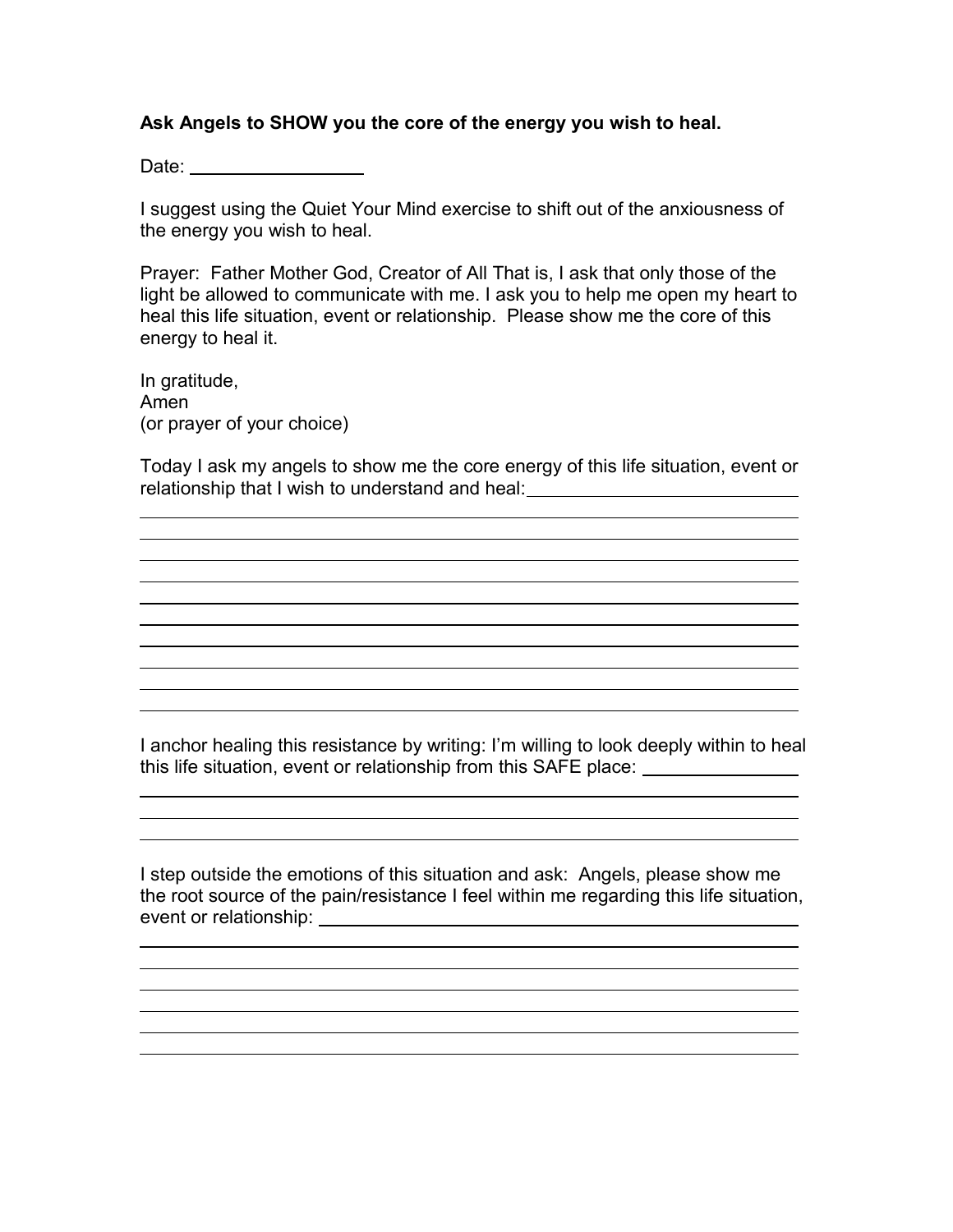Angels, please show me all life events that feed the energy of this resistance/fear:

 $\overline{a}$ 

 $\overline{a}$ 

 $\overline{a}$ 

 $\overline{a}$ 

Who was involved in my earliest experience with this energy of resistance?

<u> 1989 - Johann Stoff, amerikansk politiker (\* 1908)</u>

the control of the control of the control of the control of the control of the control of the control of the control of the control of the control of the control of the control of the control of the control of the control and the control of the control of the control of the control of the control of the control of the control of the

<u> 1989 - Johann Barn, mars ann an t-Amhain Aonaich an t-Aonaich an t-Aonaich ann an t-Aonaich ann an t-Aonaich</u>

<u> 1989 - Johann Barbara, martxa alemaniar argumento de la contrada de la contrada de la contrada de la contrad</u>

<u> 1989 - Johann Barn, mars and de Brasilian (b. 1989)</u>

I affirm my healing by writing: *I am safe now – I am in a safe place to heal this resistance*:

Angels, please help me to disconnect from this wound of my heart, please show me the disconnection:

I forgive those involved, knowing forgiveness doesn't condone behavior. Forgiveness is a gift I give myself, disconnecting me from the pain of the experience:

I forgive myself for my part in the experience: \_\_\_\_\_\_\_\_\_\_\_\_\_\_\_\_\_\_\_\_\_\_\_\_\_\_\_\_\_\_\_\_